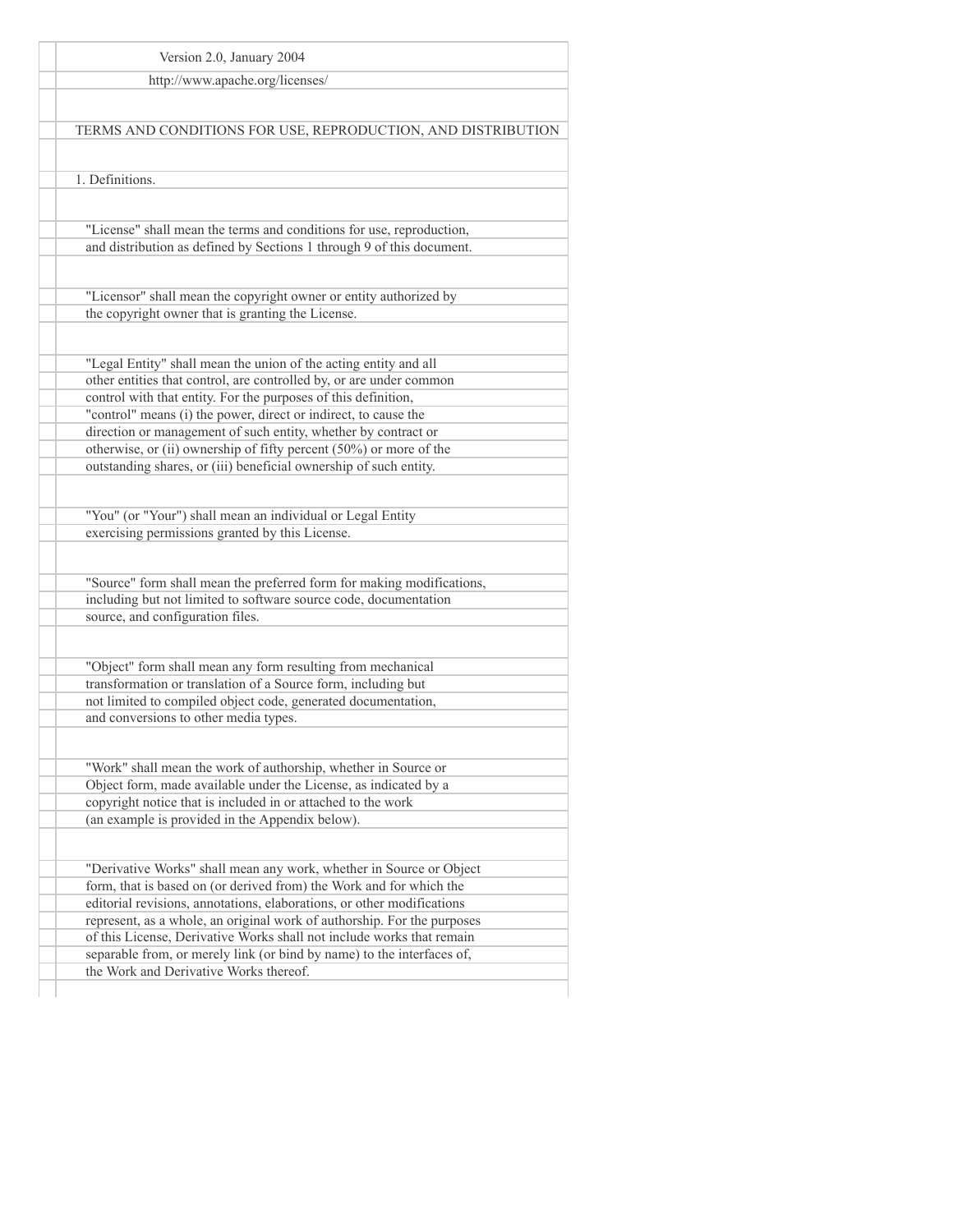| "Contribution" shall mean any work of authorship, including             |
|-------------------------------------------------------------------------|
| the original version of the Work and any modifications or additions     |
| to that Work or Derivative Works thereof, that is intentionally         |
| submitted to Licensor for inclusion in the Work by the copyright owner  |
| or by an individual or Legal Entity authorized to submit on behalf of   |
| the copyright owner. For the purposes of this definition, "submitted"   |
| means any form of electronic, verbal, or written communication sent     |
| to the Licensor or its representatives, including but not limited to    |
| communication on electronic mailing lists, source code control systems, |
| and issue tracking systems that are managed by, or on behalf of, the    |
| Licensor for the purpose of discussing and improving the Work, but      |
| excluding communication that is conspicuously marked or otherwise       |
| designated in writing by the copyright owner as "Not a Contribution."   |
|                                                                         |
| "Contributor" shall mean Licensor and any individual or Legal Entity    |
| on behalf of whom a Contribution has been received by Licensor and      |
|                                                                         |
| subsequently incorporated within the Work.                              |
|                                                                         |
| 2. Grant of Copyright License. Subject to the terms and conditions of   |
| this License, each Contributor hereby grants to You a perpetual,        |
| worldwide, non-exclusive, no-charge, royalty-free, irrevocable          |
| copyright license to reproduce, prepare Derivative Works of,            |
| publicly display, publicly perform, sublicense, and distribute the      |
| Work and such Derivative Works in Source or Object form.                |
|                                                                         |
|                                                                         |
| 3. Grant of Patent License. Subject to the terms and conditions of      |
| this License, each Contributor hereby grants to You a perpetual,        |
| worldwide, non-exclusive, no-charge, royalty-free, irrevocable          |
| (except as stated in this section) patent license to make, have made,   |
| use, offer to sell, sell, import, and otherwise transfer the Work,      |
| where such license applies only to those patent claims licensable       |
| by such Contributor that are necessarily infringed by their             |
| Contribution(s) alone or by combination of their Contribution(s)        |
| with the Work to which such Contribution(s) was submitted. If You       |
| institute patent litigation against any entity (including a             |
| cross-claim or counterclaim in a lawsuit) alleging that the Work        |
| or a Contribution incorporated within the Work constitutes direct       |
| or contributory patent infringement, then any patent licenses           |
| granted to You under this License for that Work shall terminate         |
| as of the date such litigation is filed.                                |
|                                                                         |
|                                                                         |
| 4. Redistribution. You may reproduce and distribute copies of the       |
| Work or Derivative Works thereof in any medium, with or without         |
| modifications, and in Source or Object form, provided that You          |
| meet the following conditions:                                          |
|                                                                         |
| (a) You must give any other recipients of the Work or                   |
| Derivative Works a copy of this License; and                            |
|                                                                         |
| (b) You must cause any modified files to carry prominent notices        |
| stating that You changed the files; and                                 |
|                                                                         |
|                                                                         |
| (c) You must retain, in the Source form of any Derivative Works         |
| that You distribute, all copyright, patent, trademark, and              |
| attribution notices from the Source form of the Work,                   |
| excluding those notices that do not pertain to any part of              |
| the Derivative Works; and                                               |
|                                                                         |
| (d) If the Work includes a "NOTICE" text file as part of its            |
| distribution, then any Derivative Works that You distribute must        |
|                                                                         |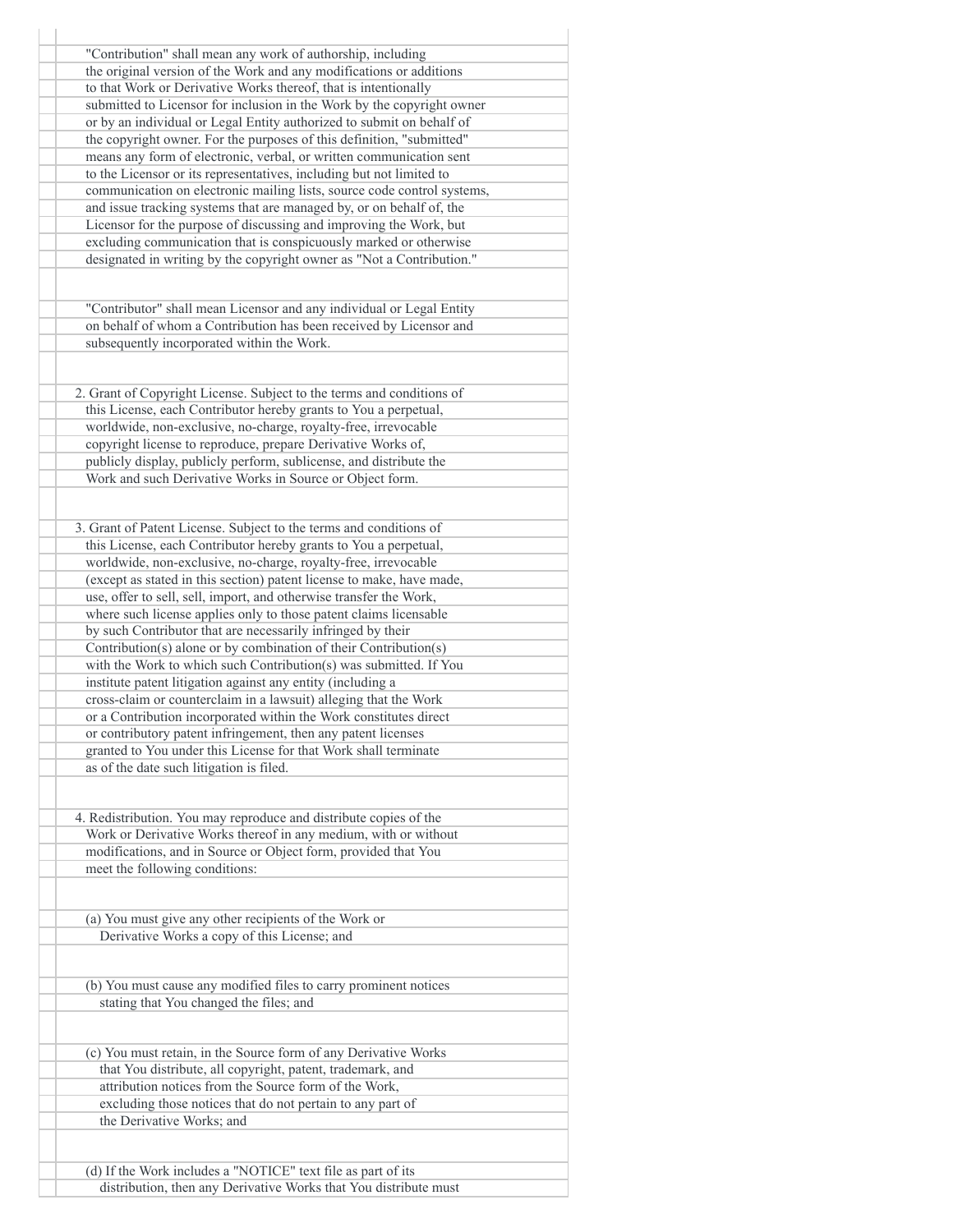| include a readable copy of the attribution notices contained           |
|------------------------------------------------------------------------|
| within such NOTICE file, excluding those notices that do not           |
| pertain to any part of the Derivative Works, in at least one           |
| of the following places: within a NOTICE text file distributed         |
|                                                                        |
| as part of the Derivative Works; within the Source form or             |
| documentation, if provided along with the Derivative Works; or,        |
| within a display generated by the Derivative Works, if and             |
| wherever such third-party notices normally appear. The contents        |
| of the NOTICE file are for informational purposes only and             |
| do not modify the License. You may add Your own attribution            |
| notices within Derivative Works that You distribute, alongside         |
|                                                                        |
| or as an addendum to the NOTICE text from the Work, provided           |
| that such additional attribution notices cannot be construed           |
| as modifying the License.                                              |
|                                                                        |
| You may add Your own copyright statement to Your modifications and     |
| may provide additional or different license terms and conditions       |
| for use, reproduction, or distribution of Your modifications, or       |
| for any such Derivative Works as a whole, provided Your use,           |
| reproduction, and distribution of the Work otherwise complies with     |
| the conditions stated in this License.                                 |
|                                                                        |
|                                                                        |
| 5. Submission of Contributions. Unless You explicitly state otherwise, |
| any Contribution intentionally submitted for inclusion in the Work     |
| by You to the Licensor shall be under the terms and conditions of      |
| this License, without any additional terms or conditions.              |
|                                                                        |
| Notwithstanding the above, nothing herein shall supersede or modify    |
| the terms of any separate license agreement you may have executed      |
| with Licensor regarding such Contributions.                            |
|                                                                        |
| 6. Trademarks. This License does not grant permission to use the trade |
| names, trademarks, service marks, or product names of the Licensor,    |
| except as required for reasonable and customary use in describing the  |
| origin of the Work and reproducing the content of the NOTICE file.     |
|                                                                        |
|                                                                        |
| 7. Disclaimer of Warranty. Unless required by applicable law or        |
| agreed to in writing, Licensor provides the Work (and each             |
| Contributor provides its Contributions) on an "AS IS" BASIS,           |
| WITHOUT WARRANTIES OR CONDITIONS OF ANY KIND, either express or        |
| implied, including, without limitation, any warranties or conditions   |
|                                                                        |
| of TITLE, NON-INFRINGEMENT, MERCHANTABILITY, or FITNESS FOR A          |
| PARTICULAR PURPOSE. You are solely responsible for determining the     |
| appropriateness of using or redistributing the Work and assume any     |
| risks associated with Your exercise of permissions under this License. |
|                                                                        |
| 8. Limitation of Liability. In no event and under no legal theory,     |
|                                                                        |
| whether in tort (including negligence), contract, or otherwise,        |
| unless required by applicable law (such as deliberate and grossly      |
| negligent acts) or agreed to in writing, shall any Contributor be      |
| liable to You for damages, including any direct, indirect, special,    |
| incidental, or consequential damages of any character arising as a     |
| result of this License or out of the use or inability to use the       |
|                                                                        |
| Work (including but not limited to damages for loss of goodwill,       |
| work stoppage, computer failure or malfunction, or any and all         |
| other commercial damages or losses), even if such Contributor          |
| has been advised of the possibility of such damages.                   |
|                                                                        |
| 9. Accepting Warranty or Additional Liability. While redistributing    |
| the Work or Derivative Works thereof, You may choose to offer,         |
|                                                                        |
| and charge a fee for, acceptance of support, warranty, indemnity,      |
| or other liability obligations and/or rights consistent with this      |
| License. However, in accepting such obligations, You may act only      |
| on Your own behalf and on Your sole responsibility, not on behalf      |
|                                                                        |